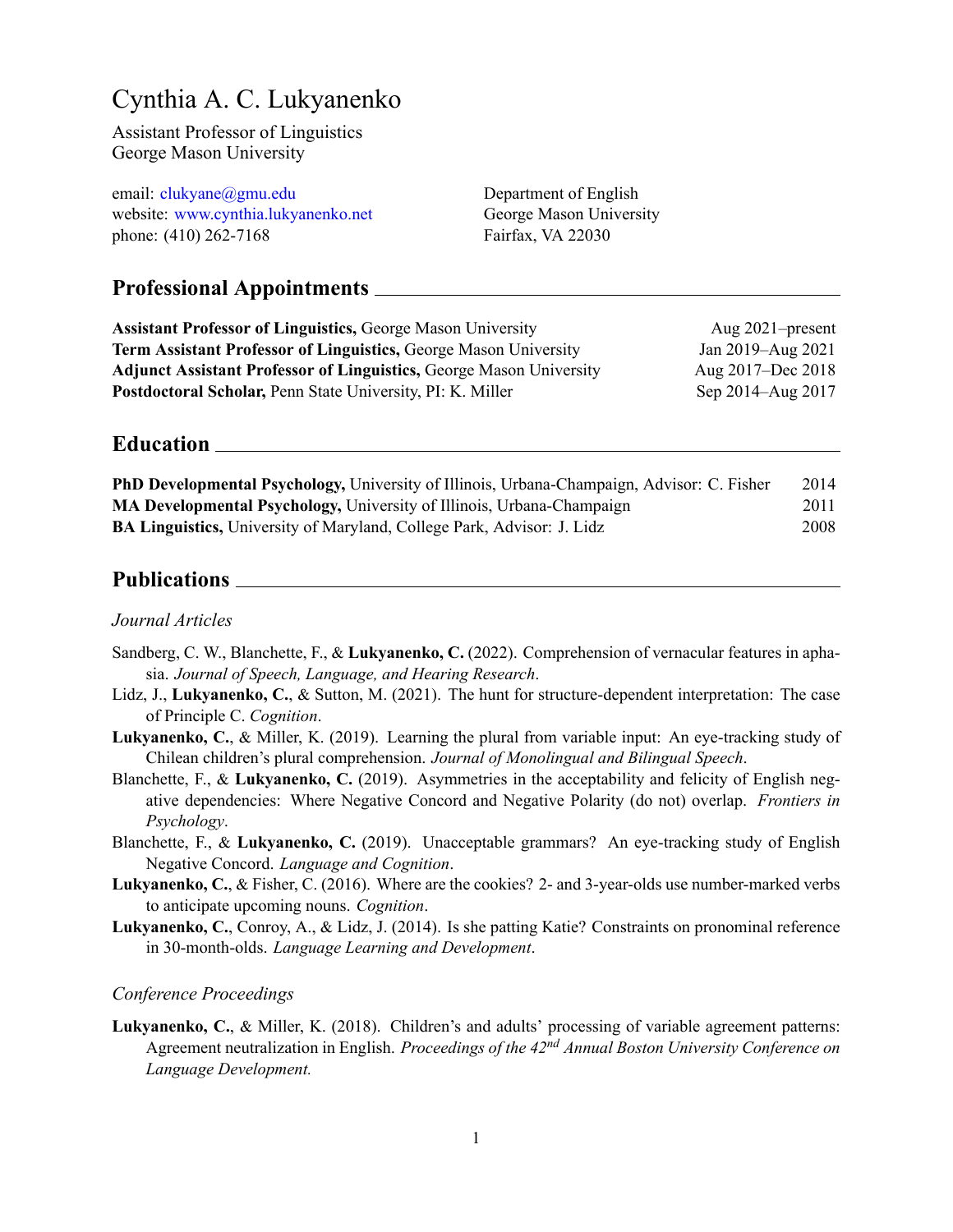- **Lukyanenko, C.**, & Fisher, C. (2014). 30-month-olds use verb agreement features in online sentence processing. *Proceedings of the 38th Annual Boston University Conference on Language Development.*
- Sutton, M., **Lukyanenko, C.**, & Lidz, J. (2011). The onset of Principle C at 30 months: The role of vocabulary, syntactic development and processing efficiency. *Proceedings of the 35th Annual Boston University Conference on Language Development.*

#### *Dissertation* & *Theses*

- **Lukyanenko, C.** (2014). *Coming to Agreement: Representation and processing of English subject-verb agreement.* Dissertation, University of Illinois, Urbana-Champaign.
- **Lukyanenko, C.** (2011). *Where are the cookies? 3-year-olds use number-marked verbs to anticipate upcoming nouns.* Masters Thesis, University of Illinois, Urbana-Champaign.
- **Lukyanenko, C.** (2008). *Binding Principles B and C in 30-month-olds.* Undergraduate Honors Thesis, University of Maryland, College Park.

### **Conference Sessions Organized**

**Lukyanenko, C.**, & Blanchette, F. (January 2020). Perspectives on Negation: A cross-disciplinary discussion. Workshop at the 94<sup>th</sup> Annual Meeting of the Linguistics Society of America.

### **Conference Presentations**

- **Lukyanenko, C.**, & Miller, K. (November 2021). Acquisition of stable variation: A corpus study of English subject-verb agreement. Paper presented at the  $46<sup>nd</sup>$  Boston University Conference on Language Development.
- **Lukyanenko, C.**, & Blanchette, F. (March 2020). What's in a grammar? Mainstream speakers' processing of English negative concord. Poster presented at the 33rd annual CUNY Conference on Human Sentence Processing (online).
- Blanchette, F., **Lukyanenko, C.**, & Muschler, K. (January 2019). Processing negative concord and double negation in context: An eye-tracking study. Paper presented at the 93<sup>rd</sup> Annual Meeting of the Linguistic Society of America.
- **Lukyanenko, C.**, & Miller, K. (November 2017). Children's and adults' processing of variable agreement patterns: Agreement neutralization in English. Paper presented at the 42<sup>nd</sup> Boston University Conference on Language Development.
- Featherstone, M., **Lukyanenko, C.**, & Miller, K. (March 2017). Processing variable number agreement: Evaluating  $/s$ -lenition in comprehension. Poster presented at the  $30<sup>th</sup>$  annual CUNY Conference on Human Sentence Processing.
- **Lukyanenko, C.**, & Miller, K. (September 2016). Learning the plural from variable input: An eye-tracking study. Paper presented at GALANA 7.
- **Lukyanenko, C.**, & Miller, K. (October 2015). Agreeing when to disagree: A corpus analysis of variable agreement neutralization in caregiver and child speech. Poster presented at New Ways of Analyzing Variation 44.
- **Lukyanenko, C.**, & Fisher, C. (March 2015). Where are the scissors? Using verb agreement to anticipate grammatical and notional number. Paper presented at the 2015 Society for Research in Child Development Biennial Meeting.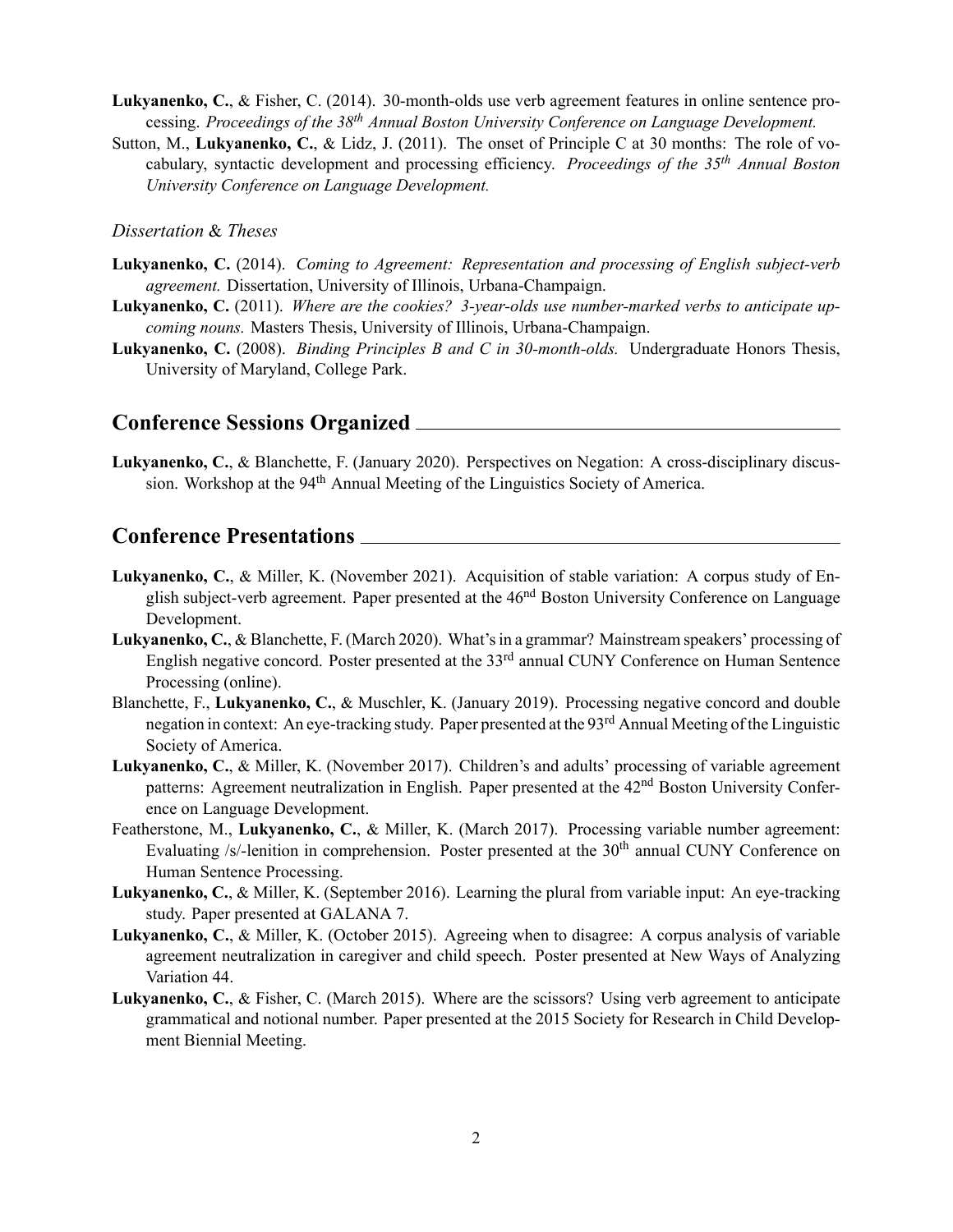- **Lukyanenko, C.**, & Fisher, C. (March 2014). Abstract agreement: Children's sensitivity to subject-verb agreement in comprehension does not require knowledge of specific lexical co-occurrences. Poster at the 27th annual CUNY Conference on Human Sentence Processing.
- **Lukyanenko, C.**, & Fisher, C. (November 2013). 30-month-olds use verb agreement in online sentence processing. Paper presented at the 38<sup>th</sup> Boston University Conference on Language Development.
- **Lukyanenko, C.**, & Fisher, C. (March 2013). Here comes the subject! Listeners use number-marked verbs to predict subject number. Poster at the 26<sup>th</sup> annual CUNY Conference on Human Sentence Processing.
- **Lukyanenko, C.**, & Fisher, C. (November 2012) Agreeing with conjoined subjects: Three-year-olds know that one and one are (usually) two. Paper presented at the  $37<sup>th</sup>$  Boston University Conference on Language Development.
- **Lukyanenko, C.**, & Fisher, C. (March 2012). Grammatical or notional number? Three-year-olds' production and comprehension of verb agreement. Poster at the  $25<sup>th</sup>$  annual CUNY Conference on Human Sentence Processing.
- **Lukyanenko, C.**, & Fisher, C. (November 2010). Where are the cookies? Three-year-olds use numbermarked verbs to anticipate noun number in online sentence interpretation. Paper presented at the 35<sup>th</sup> Boston University Conference on Language Development.
- Sutton, M., **Lukyanenko, C.**, & Lidz, J. (November 2010). The onset of Principle C at 30 months: The role of vocabulary, syntactic development and processing efficiency. Paper presented at the 35<sup>th</sup> Boston University Conference on Language Development.
- **Lukyanenko, C.** & Conroy, A. (November 2007). Principle C: Evidence from 30-month-olds. Paper presented at the 32<sup>nd</sup> Boston University Conference on Language Development.

### **Invited Talks**

- **Lukyanenko, C.** (April 2022). Keynote Speaker, Virginia Area Linguistics Conference. Department of Linguistics, College of William & Mary.
- **Lukyanenko, C.** (March 2022). Agreement variation in child and caregiver English. Applied Developmental Psychology Colloquium, Department of Psychology, George Mason University.
- Blanchette, F., & **Lukyanenko, C.** (October 2021). What's in a grammar? Variation in American English negation. Sociolinguistics Lab Meeting. Linguistics Department, New York University.
- **Lukyanenko, C.** (March 2021). There's things to learn: Acquiring variable English subject-verb agreement. Department of Linguistics, University of Toronto.
- Blanchette, F., Sandberg, C., & **Lukyanenko, C.** (March 2021). Acceptability and comprehension of a vernacular feature in aphasia. Center for Language Science, Pennsylvania State University.
- **Lukyanenko, C.** (March 2020). English subject-verb agreement: Variability, representation and processing in acquisition. Integrative Language Sciences and Technology Colloquium, University of Pennsylvania.
- **Lukyanenko, C.** (February 2020). English subject-verb agreement: Variability, representation and processing in acquisition. Linguistics Colloquium, University of Washington.
- **Lukyanenko, C.** (June 2015). First language acquisition of morphosyntax: a proposal and cross-linguistic predictions. Memory and Language Research Group, University of Granada, Granada, Spain.
- **Lukyanenko, C.** (May 2015). Acquiring agreement: First language acquisition of morphosyntax. Language Science Colloquium, Center for Language Science, Pennsylvania State University.
- **Lukyanenko, C.** (January 2014). Coming to agreement: Representing subject-verb agreement in acquisition. Language Processing Brown Bag, Beckman Institute, University of Illinois, Urbana-Champaign.
- **Lukyanenko, C.** (November 2013). Representing agreement: 3-year-olds' use of agreeing verb-forms in online sentence comprehension. Cognitive Psychology Brown Bag, Northwestern University.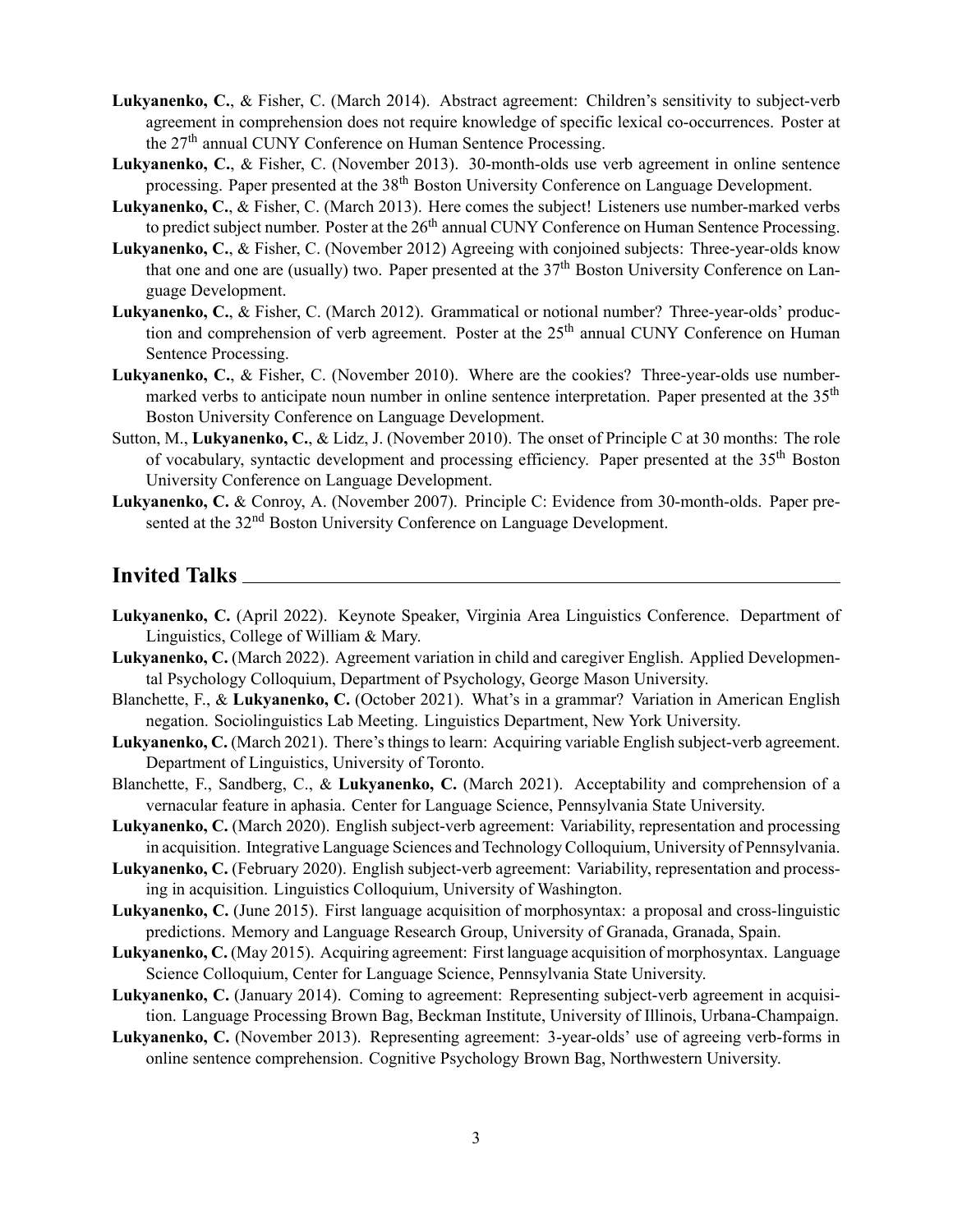# **Grants & Awards**

| <b>Predoctoral Fellowship</b>                                                                  | 2013-2014        |
|------------------------------------------------------------------------------------------------|------------------|
| NIH Language Processing Training Grant, University of Illinois, Urbana-Champaign               |                  |
| Stipend, tuition, and research funds for one year. Awarded to two graduate trainees annually.  |                  |
| <b>Travel Award, GALANA 7</b>                                                                  | 2016             |
| Awarded to the 10 highest-scored abstracts by early-career scientists.                         |                  |
| <b>Postdoctoral Travel Award</b>                                                               | 2015, 2017       |
| Office of Postdoctoral Affairs, Pennsylvania State University                                  |                  |
| List of Teachers Ranked as Excellent by their Students                                         | 2013             |
| Child Psychology, University of Illinois, Urbana-Champaign                                     |                  |
| <b>Paula Menyuk Travel Award</b>                                                               | 2010, 2012, 2013 |
| Boston University Conference on Language Development                                           |                  |
| <b>Baggett Scholarship for Undergraduate Research</b>                                          | 2006, 2007       |
| Department of Linguistics, University of Maryland, College Park                                |                  |
| Two months' summer stipend to conduct research at the Project on Children's Language Learning. |                  |

# **Mentorship and Research Supervision**

## *Methods and Statistics Mentorship*

| <b>Research Methods and Statistics Mentorship</b>                                                   | $2019$ – present |
|-----------------------------------------------------------------------------------------------------|------------------|
| Provide hands-on experimental design and statistics mentorship for Linguistics PhD and MA students. |                  |
| $C \cup U$ , $C \cup U$ , $D \cup U$ , $C \cup U$                                                   |                  |

### *Graduate Student Research Supervision*

| H. Aldakheelallah, committee chair                                                           | PhD expected 2023 |
|----------------------------------------------------------------------------------------------|-------------------|
| "Use of morphophonological cues in noun processing: The case of the Arabic definite article" |                   |
| A. Alotaibi, committee chair                                                                 | PhD expected 2024 |
| "Second-language learners' identification of regional spoken Arabic varieties"               |                   |
| M. Alrashed, committee member                                                                | PhD expected 2023 |
| "Loanword adaptation and emphasis spread in Qassimi Arabic"                                  |                   |

## *Other Student Research Supervision*

| R. Chon, "Phonetic cues to plurality in Eastern Andalusian Spanish"                                 | Summer 2018 |
|-----------------------------------------------------------------------------------------------------|-------------|
| Summer Internship, Linguistics Program, George Mason University                                     |             |
| Worked with rising HS senior for 5 weeks to prepare and perform new analyses of recorded audio. The |             |
| student learned to use new software, create graphs in R, and perform basic statistical tests.       |             |
| M. Featherstone, "Processing of Variable Number Agreement"                                          | 2016–2017   |
| Honors Thesis in Communication Sciences and Disorders, PIRE undergraduate research project,         |             |
| Center for Language Science, Pennsylvania State University                                          |             |
| R. Painter, "L2 Acquisition of Variable Clitic Placement"                                           | 2016–2017   |
| PIRE undergraduate research project, Center for Language Science, Pennsylvania State University     |             |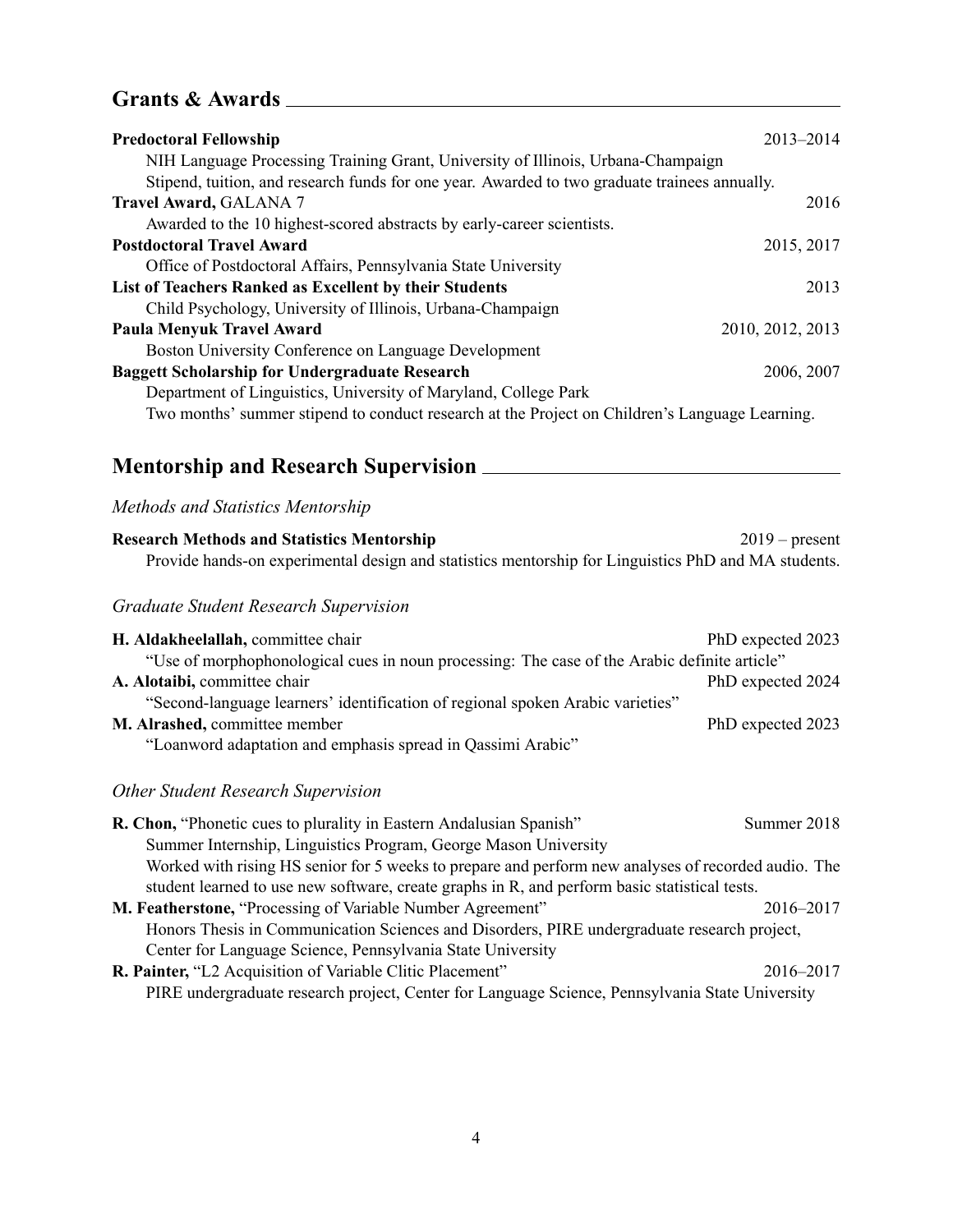#### *Laboratory Supervision*

| PI, Processing and Acquisition of Language @ Mason (PALM), George Mason University 2021–present     |                 |
|-----------------------------------------------------------------------------------------------------|-----------------|
| Establish laboratory systems and norms. Train and supervise graduate and undergraduate research as- |                 |
| sistants in data collection, coding and analysis.                                                   |                 |
| DC Area PI, Microvariation in American English Negation Project                                     | $2018$ -present |
| Co-PIs: Frances Blanchette, Penn State, Paul Reed, U of Alabama, & Jessie Grieser, U of Tennessee   |                 |
| Train and supervise 1-3 RAs per semester in corpus analysis, data collection and coding.            |                 |

Project explores negation in corpora of African-American English (CORAAL; DC), Appalachian English (AAPCAppE; Alabama) and Mainstream American English (COCA Spoken; PennState).

**Manager, Language Acquisition and Variation Laboratory, Penn State 2014–2017** *PI: Karen Miller*

Trained 6 undergraduate RAs (1-2 per semester) in stimulus creation, data collection and coding. Built students' understanding through regular discussions of ongoing projects, related research.

**Supervisor, Language Acquisition Laboratory,** University of Illinois 2008–2014

*PI: Cynthia Fisher*

Supervised over 50 undergraduate research assistants (4-6 per semester). Trained RAs in running and coding lab studies, working with families in the lab.

# **Teaching**

### *Certifications Earned*

**Online Course Development Fundamentals** Summer 2020 7-week online course. Adapted in-person curriculum for engaging, accessible distance-learning. *Linguistics Program, George Mason University* **LING 882: Seminar in First Language Acquisition** Spring 2018, 2020, 2022 Spring 2022: Language Acquisition and Linguistic Variation Spring 2020: Development of Processing Spring 2018: Bilingual Child Language Acquisition. **LING 770: Research Methods** Fall 2017, 2018, 2019, Spring 2021, 2022 Introduction to research methods and statistics for incoming PhD students. **LING 480: First Language Acquisition** Fall 2017, 2018, 2019, 2020, 2021 First Language Acquisition for upper-level undergraduate students. Linguistics Capstone. Research-intensive course. Students design and complete original research projects. **LING 486: Syntax 1** Spring 2019, 2020, 2021 Introduction to generative syntax for undergraduate students. **LING 522: Modern English Grammar** Spring 2018 English syntax for Master's students in the TESOL certificate program. **LING580: First Language Acquisition** Fall 2017, 2018, 2019, 2020 First Language Acquisition for graduate students. Students conduct original research projects. **LING786: Syntax 1** Spring 2019 Introduction to generative syntax for graduate students. **LING 886: Seminar in Syntax** Spring 2019 Seminar on syntax and psycholinguistics of negation.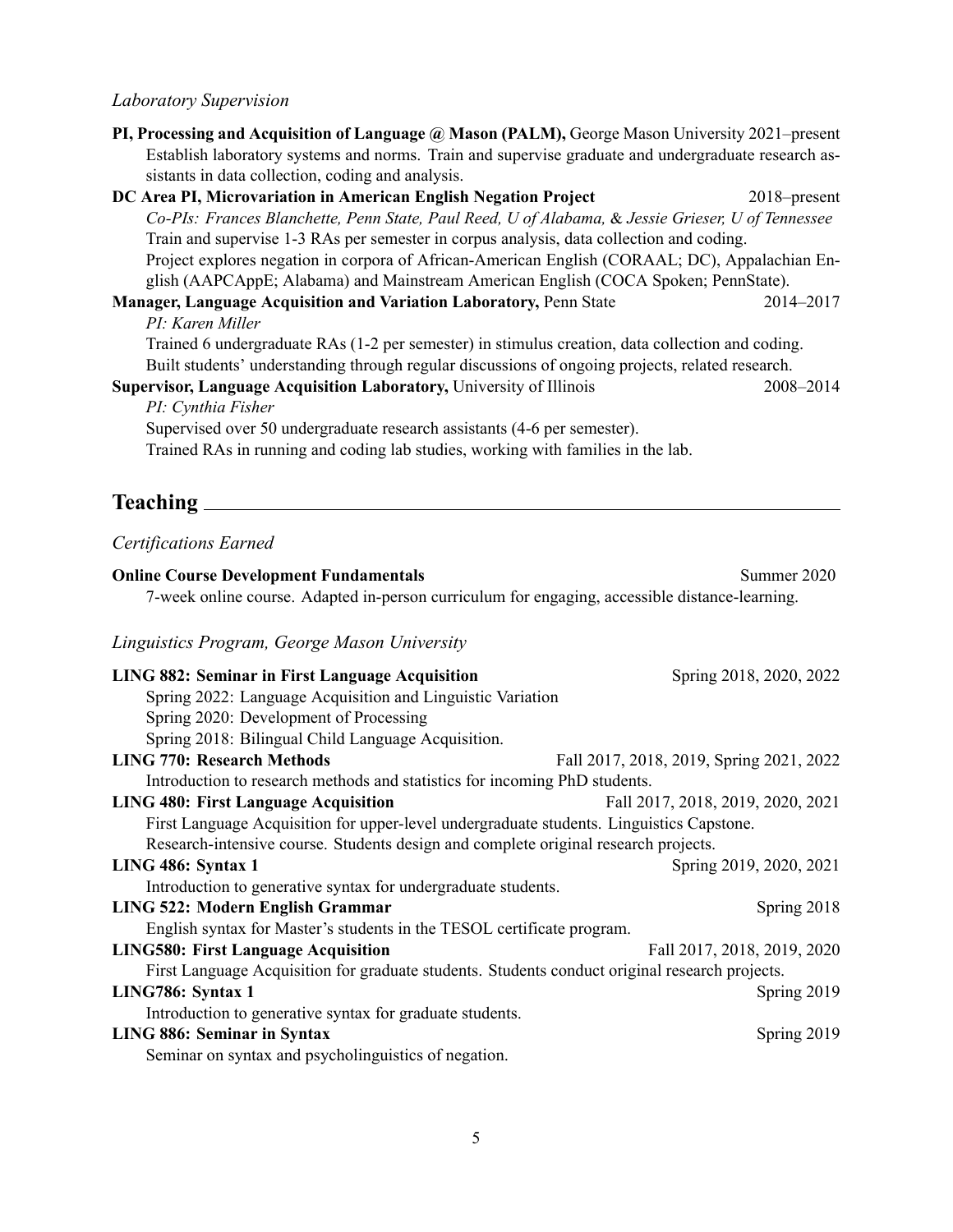| Department of Psychology, University of Illinois, Urbana-Champaign                                                                                                                                                                                                                                                                                                                                         |                                                                                                                                                                                           |                                                        |
|------------------------------------------------------------------------------------------------------------------------------------------------------------------------------------------------------------------------------------------------------------------------------------------------------------------------------------------------------------------------------------------------------------|-------------------------------------------------------------------------------------------------------------------------------------------------------------------------------------------|--------------------------------------------------------|
| <b>PSYC 216: Child Psychology, Instructor (co-taught with Kyong-sun Jin)</b><br>PSYC 363: Developmental Research Methods, Lab Instructor<br>PSYC 216: Child Psychology, Teaching Assistant                                                                                                                                                                                                                 |                                                                                                                                                                                           | Summer 2013<br>Fall 2011<br>Fall 2010                  |
| <b>Training Seminars</b>                                                                                                                                                                                                                                                                                                                                                                                   |                                                                                                                                                                                           |                                                        |
| Writing Conference Abstracts, How to Ling: Introductory talks in Linguistics, GMU<br>CV Workshop, How to Ling: Introductory talks in Linguistics, GMU<br>Your first experiment, How to Ling: Introductory talks in Linguistics, GMU<br>Eye-tracking Methods Training Seminar, Organizer and Instructor, Penn State<br>Session 1: Hands-on introduction<br>Session 2: Experimental design and data analysis |                                                                                                                                                                                           | Spring 2021<br>Spring 2020<br>Spring 2019<br>Fall 2015 |
| <b>Guest Lectures</b>                                                                                                                                                                                                                                                                                                                                                                                      |                                                                                                                                                                                           |                                                        |
| <b>LING 306: Introduction to Linguistics</b>                                                                                                                                                                                                                                                                                                                                                               |                                                                                                                                                                                           | Fall 2020                                              |
| "Child language acquisition", Instructor Sylvia Schreiner<br><b>PSYC 615: Language Development</b><br>"Preschoolers' acquisition of English subject-verb agreement", Instructor: Adam Winsler                                                                                                                                                                                                              |                                                                                                                                                                                           | Spring 2019                                            |
| <b>LING 686: Special Topics - Morphology</b><br>"Acquisition of morphology", Instructor: Sylvia Schreiner                                                                                                                                                                                                                                                                                                  |                                                                                                                                                                                           | Fall 2018                                              |
| LING 522: Proseminar in Professional Issues in Language Science<br>"Child language research", Instructor: Carrie Jackson                                                                                                                                                                                                                                                                                   |                                                                                                                                                                                           | Spring 2016 & 2017                                     |
|                                                                                                                                                                                                                                                                                                                                                                                                            |                                                                                                                                                                                           |                                                        |
| <b>Curriculum and Program Development Coordinator</b><br>Linguistics Program, George Mason University<br>Lead curriculum design and revision efforts for both graduate and undergraduate program.                                                                                                                                                                                                          |                                                                                                                                                                                           | 2019–present                                           |
| <b>Co-organizer, Linguistics Colloquium</b>                                                                                                                                                                                                                                                                                                                                                                |                                                                                                                                                                                           | 2017–present                                           |
| Linguistics Program, Department of English, George Mason University                                                                                                                                                                                                                                                                                                                                        |                                                                                                                                                                                           |                                                        |
| <b>Conference Reviewing</b><br><b>Boston University Conference on Language Development</b><br>Linguistic Society of America Annual Meeting<br>International Congress of Infant Studies, Communication Panel                                                                                                                                                                                                |                                                                                                                                                                                           | 2017-present                                           |
| <b>Ad Hoc Reviewing</b>                                                                                                                                                                                                                                                                                                                                                                                    |                                                                                                                                                                                           | 2014–present                                           |
| <b>Applied Psycholinguistics</b><br>Cognition<br><b>Cognitive Processing</b><br>Frontiers in Psychology<br>Journal of Child Language<br>Journal of Experimental Child Psychology                                                                                                                                                                                                                           | Memory, and Cognition<br>J. of Speech, Language, and Hearing Research<br>Language Acquisition<br>Language Learning and Development<br>Linguistic Approaches to Bilingualism<br><b>NSF</b> |                                                        |
| Journal of Experimental Psychology: Learning,<br><b>Judge, Postdoctoral Research Exhibition</b>                                                                                                                                                                                                                                                                                                            |                                                                                                                                                                                           | 2014, 2015                                             |
|                                                                                                                                                                                                                                                                                                                                                                                                            |                                                                                                                                                                                           |                                                        |

Office of Postdoctoral Affairs and Penn State Postdoc Society, Pennsylvania State University